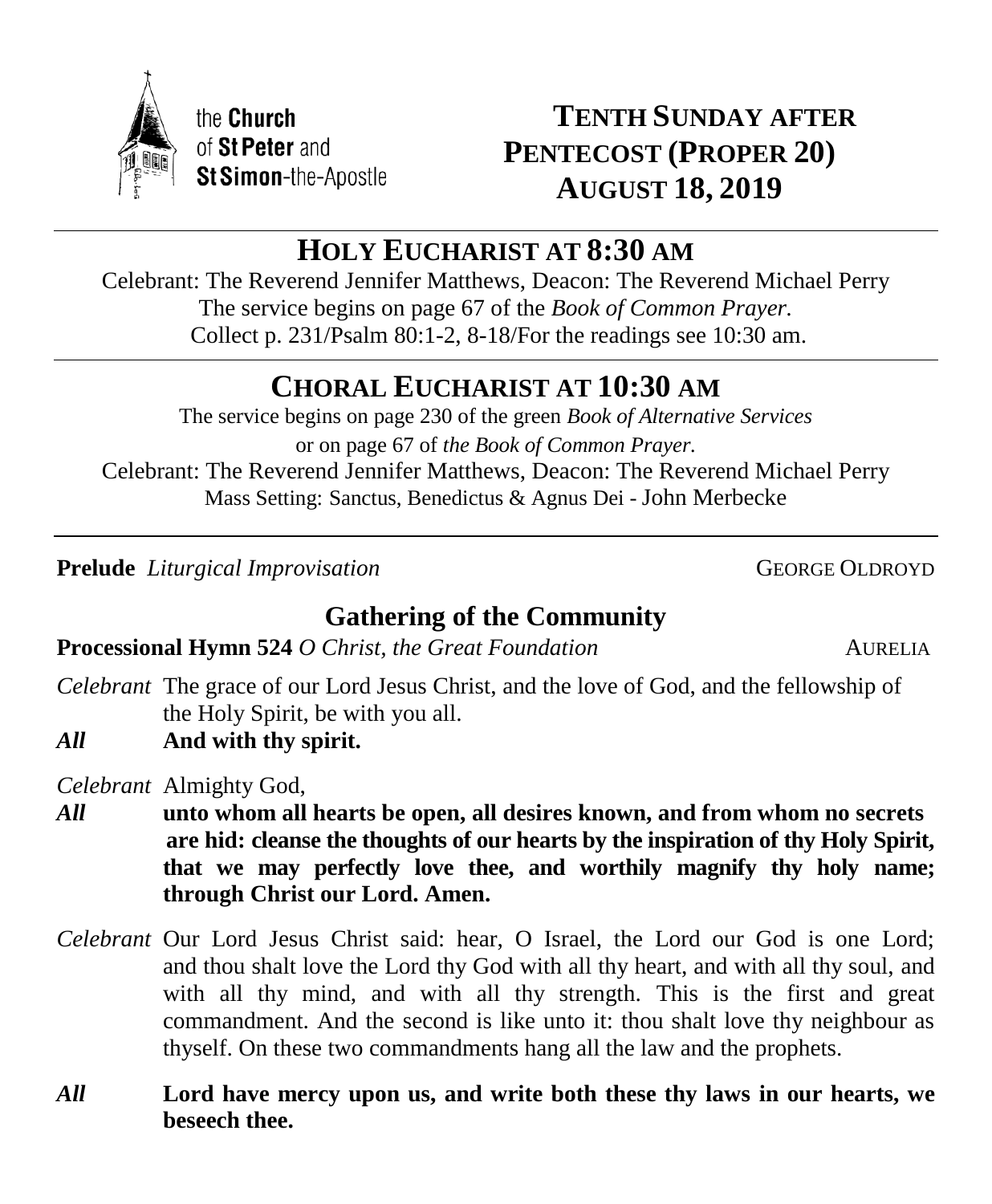*Celebrant* Glory be to God on high, *All* **and in earth peace, good will towards all. We praise thee, we bless thee, we worship thee, we glorify thee, we give thanks to thee for thy great glory, O Lord God, heavenly king, God the Father almighty. O Lord, the only-begotten Son, Jesus Christ; O Lord God, Lamb of God, Son of the Father, that takest away the sin of the world, have mercy upon us. Thou that takest away the sin of the world, receive our prayer. Thou that sittest at the right hand of God the Father, have mercy upon us. For thou only art holy; thou only art the Lord; thou only, O Christ, with the Holy Ghost, art most high in the glory of God the Father. Amen.**

## **Collect of the Day**

*Celebrant* Almighty God, you have broken the tyranny of sin and sent into our hearts the Spirit of your Son. Give us grace to dedicate our freedom to your service, that all people may know the glorious liberty of the children of God; through Jesus Christ our Lord, who lives and reigns with you and the Holy Spirit, one God, now and for ever.

# **Proclamation of the Word**

 $1<sup>st</sup>$  **Lesson** *Isaiah* 5:1-7

**st Lesson** *Isaiah 5:1-7* Read by Ted Robinson

 $Reader$  $s$ <sup>t</sup> Lesson is written in the 5<sup>th</sup> chapter of the book of Isaiah, beginning at the 1 st verse.

Let me sing for my beloved my love-song concerning his vineyard: My beloved had a vineyard on a very fertile hill. He dug it and cleared it of stones, and planted it with choice vines; he built a watch-tower in the midst of it, and hewed out a wine vat in it; he expected it to yield grapes, but it yielded wild grapes. And now, inhabitants of Jerusalem and people of Judah, judge between me and my vineyard. What more was there to do for my vineyard that I have not done in it? When I expected it to yield grapes, why did it yield wild grapes? And now I will tell you what I will do to my vineyard. I will remove its hedge, and it shall be devoured; I will break down its wall, and it shall be trampled down. I will make it a waste; it shall not be pruned or hoed, and it shall be overgrown with briers and thorns; I will also command the clouds that they rain no rain upon it. For the vineyard of the LORD of hosts is the house of Israel, and the people of Judah are his pleasant planting; he expected justice, but saw bloodshed; righteousness, but heard a cry!

*Reader* The word of the Lord. *All* **Thanks be to God.**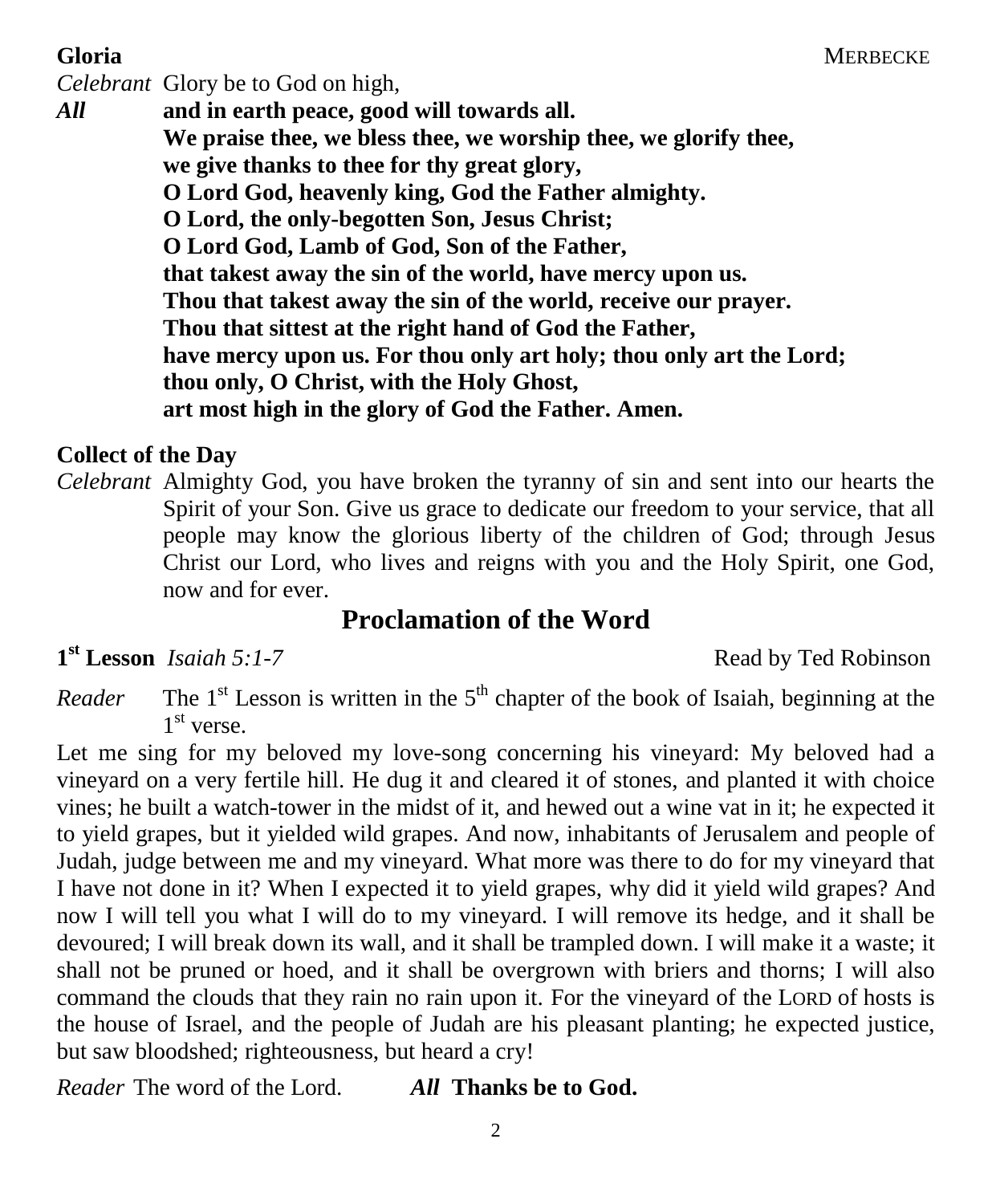### **Psalm 80: 1-2, 8-18**

| 1 Hear, O Shepherd of Israel, leading Joseph like a flock; *                     |                    |
|----------------------------------------------------------------------------------|--------------------|
| shine forth, you that are enthroned upon the cherubim.                           |                    |
| 2 In the presence of Ephraim, Benjamin, and Manasseh, *                          |                    |
| stir up your strength and come to help us.                                       |                    |
| 8 You have brought a vine out of Egypt; *                                        |                    |
| you cast out the nations and planted it.                                         |                    |
| 9 You prepared the ground for it; *                                              |                    |
| it took root and filled the land.                                                |                    |
| 10 The mountains were covered by its shadow *                                    |                    |
| and the towering cedar trees by its boughs.                                      |                    |
| 11 You stretched out its tendrils to the Sea *                                   |                    |
| and its branches to the River.                                                   |                    |
| 12 Why have you broken down its wall, *                                          |                    |
| so that all who pass by pluck off its grapes?                                    |                    |
| 13 The wild boar of the forest has ravaged it, *                                 |                    |
| and the beasts of the field have grazed upon it.                                 |                    |
| 14 Turn now, O God of hosts, look down from heaven; behold and tend this vine; * |                    |
| preserve what your right hand has planted.                                       |                    |
| 15 They burn it with fire like rubbish; *                                        |                    |
| at the rebuke of your countenance let them perish.                               |                    |
| 16 Let your hand be upon the man of your right hand, *                           |                    |
| the son of man you have made so strong for yourself.                             |                    |
| 17 And so will we never turn away from you; *                                    |                    |
| give us life, that we may call upon your name.                                   |                    |
| 18 Restore us, O Lord God of hosts; *                                            |                    |
| show the light of your countenance, and we shall be saved.                       |                    |
| 2 <sup>nd</sup> Lesson Hebrews 11:29-12.2                                        | Read by Isabelle I |

**nd Lesson** *Hebrews 11:29-12.2* Read by Isabelle Robinson

*Reader* The 2<sup>nd</sup> Lesson is written in the 11th chapter of the Letter to the Hebrews, beginning at the  $29<sup>th</sup>$  verse.

By faith the people passed through the Red Sea as if it were dry land, but when the Egyptians attempted to do so they were drowned. By faith the walls of Jericho fell after they had been encircled for seven days. By faith Rahab the prostitute did not perish with those who were disobedient, because she had received the spies in peace. And what more should I say? For time would fail me to tell of Gideon, Barak, Samson, Jephthah, of David and Samuel and the prophets— who through faith conquered kingdoms, administered justice, obtained promises, shut the mouths of lions, quenched raging fire, escaped the edge of the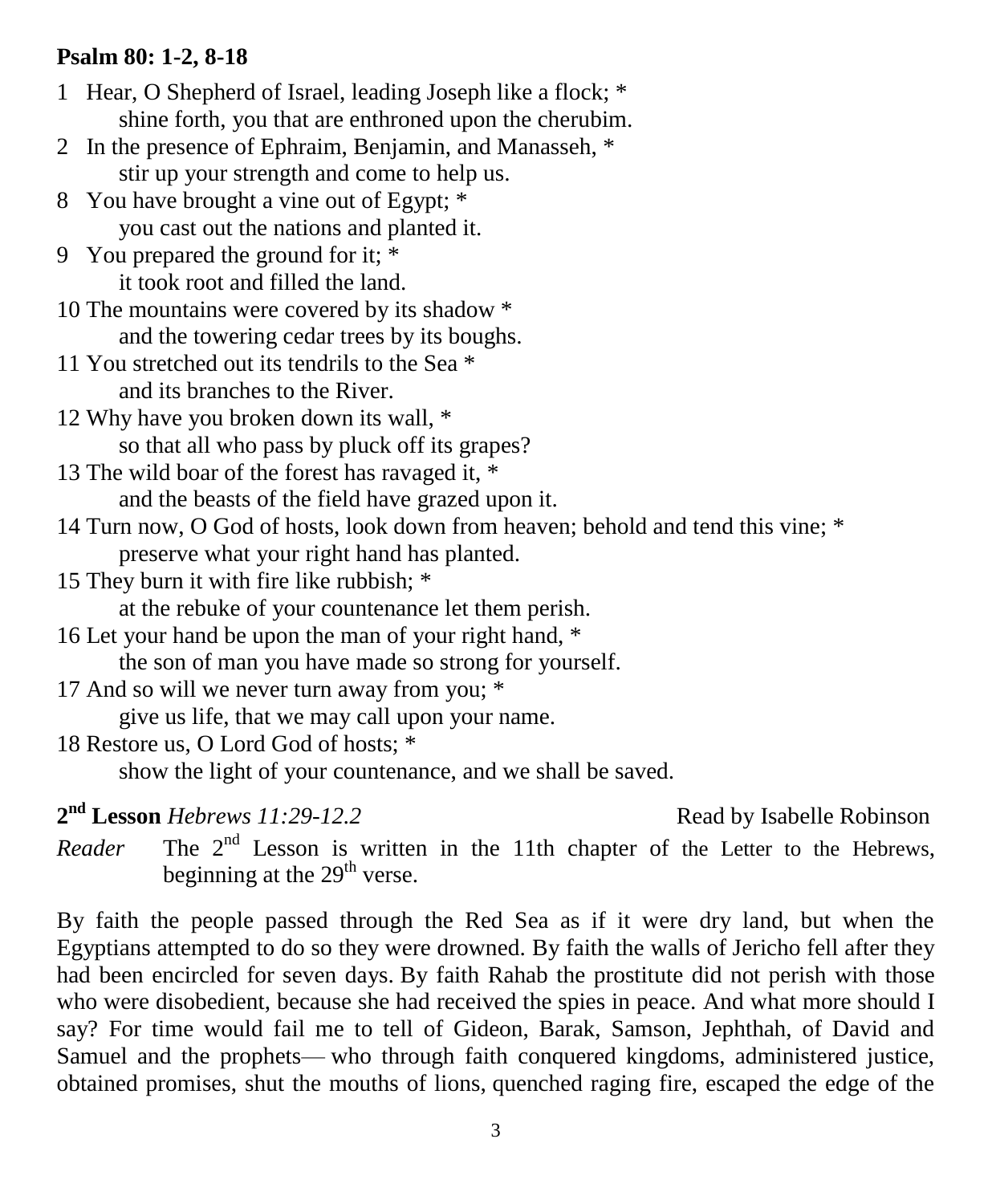sword, won strength out of weakness, became mighty in war, put foreign armies to flight. Women received their dead by resurrection. Others were tortured, refusing to accept release, in order to obtain a better resurrection. Others suffered mocking and flogging, and even chains and imprisonment. They were stoned to death, they were sawn in two, they were killed by the sword; they went about in skins of sheep and goats, destitute, persecuted, tormented— of whom the world was not worthy. They wandered in deserts and mountains, and in caves and holes in the ground. Yet all these, though they were commended for their faith, did not receive what was promised, since God had provided something better so that they would not, without us, be made perfect. Therefore, since we are surrounded by so great a cloud of witnesses, let us also lay aside every weight and the sin that clings so closely, and let us run with perseverance the race that is set before us, looking to Jesus the pioneer and perfecter of our faith, who for the sake of the joy that was set before him endured the cross, disregarding its shame, and has taken his seat at the right hand of the throne of God.

*Reader* The word of the Lord. *All* **Thanks be to God.**

**Gradual Hymn 546** *God Moves in a Mysterious Way* LONDON NEW

**The Holy Gospel** *Luke 12:49-56* The Reverend Michael Perry

*Gospeller* The Lord be with you.

*All* **And with thy spirit.**

*Gospeller* The Holy Gospel is written in the 12<sup>th</sup> chapter of the Gospel according to St. Luke, beginning at the  $49<sup>th</sup>$  verse.

## *All* **Glory be to thee, O Lord.**

'I came to bring fire to the earth, and how I wish it were already kindled! I have a baptism with which to be baptized, and what stress I am under until it is completed! Do you think that I have come to bring peace to the earth? No, I tell you, but rather division! From now on, five in one household will be divided, three against two and two against three; they will be divided: father against son and son against father, mother against daughter and daughter against mother, mother-in-law against her daughter-in-law and daughter-in-law against mother-in-law.' He also said to the crowds, 'When you see a cloud rising in the west, you immediately say, "It is going to rain"; and so it happens. And when you see the south wind blowing, you say, "There will be scorching heat"; and it happens. You hypocrites! You know how to interpret the appearance of earth and sky, but why do you not know how to interpret the present time?

*Gospeller* The Gospel of Christ. *All* **Praise be to thee, O Christ.**

**Homily** The Reverend Michael Perry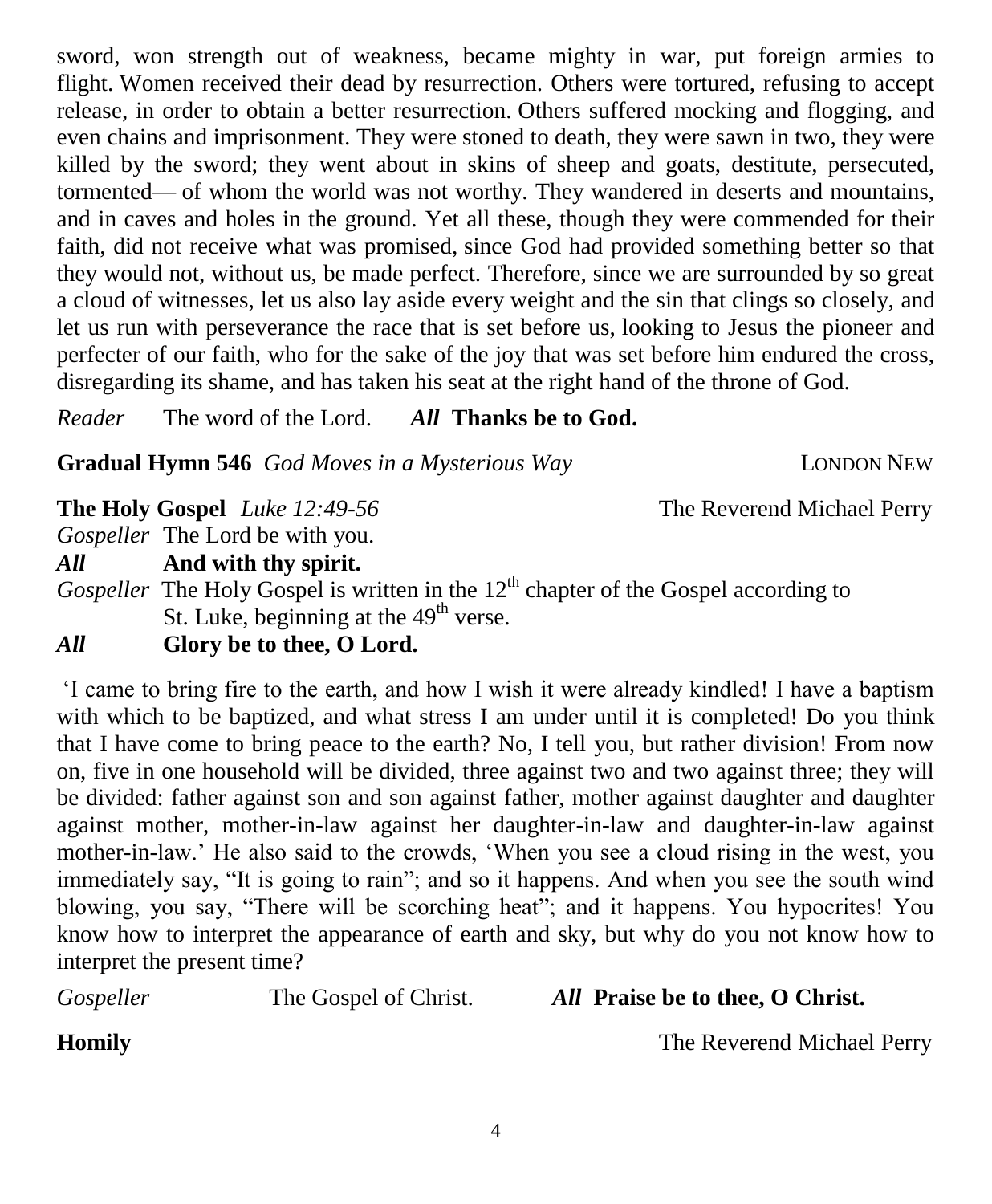### **Nicene Creed –** Pages 234/71

*Celebrant* I believe in one God,

**the Father almighty, maker of heaven and earth, and of all things visible and invisible; and in one Lord Jesus Christ, the only-begotten Son of God, begotten of the Father before all worlds, God, of God; Light, of Light; very God, of very God; begotten, not made; being of one substance with the Father; through whom all things were made: who for us and for our salvation came down from heaven, and was incarnate by the Holy Ghost of the Virgin Mary, and was made man, and was crucified also for us under Pontius Pilate. He suffered and was buried, and the third day he rose again, according to the scriptures, and ascended into heaven, and sitteth on the right hand of the Father. And he shall come again with glory to judge both the quick and the dead: whose kingdom shall have no end. And I believe in the Holy Ghost, the Lord, the giver of life, who proceedeth from the Father and the Son, who with the Father and the Son together is worshipped and glorified, who spake by the prophets. And I believe one, holy, catholic, and apostolic Church. I acknowledge one baptism for the remission of sins. And I look for the resurrection of the dead, and the life of the world to come. Amen.**

**Prayers of the People** Led by Ted Robinson

**Confession and Absolution –** Pages 238-240/76-78

*The Celebrant invites the prayer of confession. Please kneel, as able. Silence is kept. Celebrant* Almighty God,

**Father of our Lord Jesus Christ, maker of all things and judge of all people: we acknowledge and confess our manifold sins and wickedness, which we from time to time most grievously have committed, by thought, word and deed, against thy divine majesty. We do earnestly repent, and are heartily sorry for these our misdoings. Have mercy upon us, most merciful Father; for thy Son our Lord Jesus Christ's sake, forgive us all that is past; and grant that we may ever hereafter serve and please thee in newness of life, to the honour and glory of thy name; through Jesus Christ our Lord. Amen.**

*The absolution is pronounced*

*Celebrant* The peace of the Lord be always with you. *All* **And with thy spirit.**

*We invite you to share a sign of peace with those near you – a handshake, slight bow or other form of greeting. Please respect the wishes of those who prefer not to shake hands.*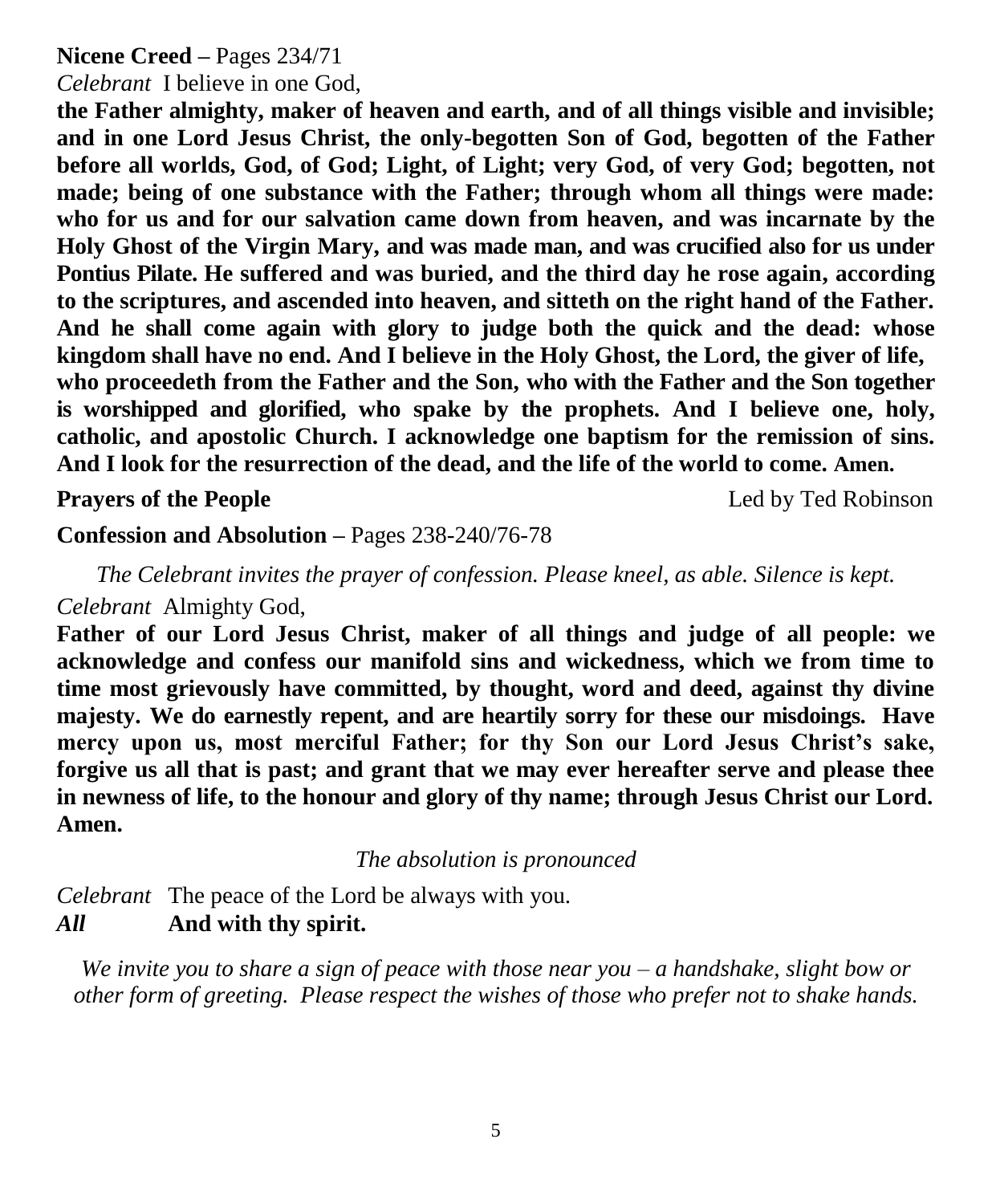## **Celebration of the Eucharist**

**Offertory Hymn 282** *Let Saints on Earth in Concert Sing* **DUNDEE** 

**Prayer over the Gifts**

*Celebrant* Loving God and Father, you have adopted us to be your heirs. Accept all we offer you this day and give us grace to live as faithful children. We ask this in the name of Jesus Christ our Lord. **Amen.**

**Great Thanksgiving –** pp. 241-243/78-83

*Celebrant* The Lord be with you.

*All* **And with thy spirit.** 

*Celebrant* Lift up your hearts.

*All* **We lift them up unto the Lord.** 

*Celebrant* Let us give thanks unto our Lord God.

*All* **It is meet and right so to do.** 

*The Celebrant continues with the preface. Then all sing:*

**Holy, Holy, Holy, Lord God of Hosts. Heaven and earth are full of thy glory. Glory be to thee O Lord most High. Blessed is he that cometh in the name of the Lord. Hosanna in the highest.**

Blessing and glory and thanksgiving be unto thee, almighty God, our heavenly Father, who of thy tender mercy didst give thine only Son Jesus Christ to take our nature upon him, and to suffer death upon the cross for our redemption; who made there, by his one oblation of himself once offered, a full, perfect, and sufficient sacrifice, oblation, and satisfaction, for the sins of the whole world; and did institute, and in his holy Gospel command us to continue, a perpetual memorial of that his precious death, until his coming again. Hear us, O merciful Father, we most humbly beseech thee; and grant that we receiving these thy creatures of bread and wine, according to thy Son our Saviour Jesus Christ's holy institution, in remembrance of his death and passion, may be partakers of his most blessed body and blood; who, in the same night that he was betrayed, took bread; and, when he had given thanks, he brake it; and gave it to his disciples, saying, "Take, eat; this is my body which is given for you: Do this in remembrance of me." Likewise, after supper he took the cup; and when he had given thanks, he gave it to them, saying, "Drink ye all, of this; for this is my blood of the new covenant, which is shed for you and for many for the remission of sins: Do this, as oft as ye shall drink it, in remembrance of me." Wherefore, O Father, Lord of heaven and earth, we thy humble servants, with all thy holy Church, remembering the precious death of thy beloved Son, his mighty resurrection, and glorious ascension, and looking for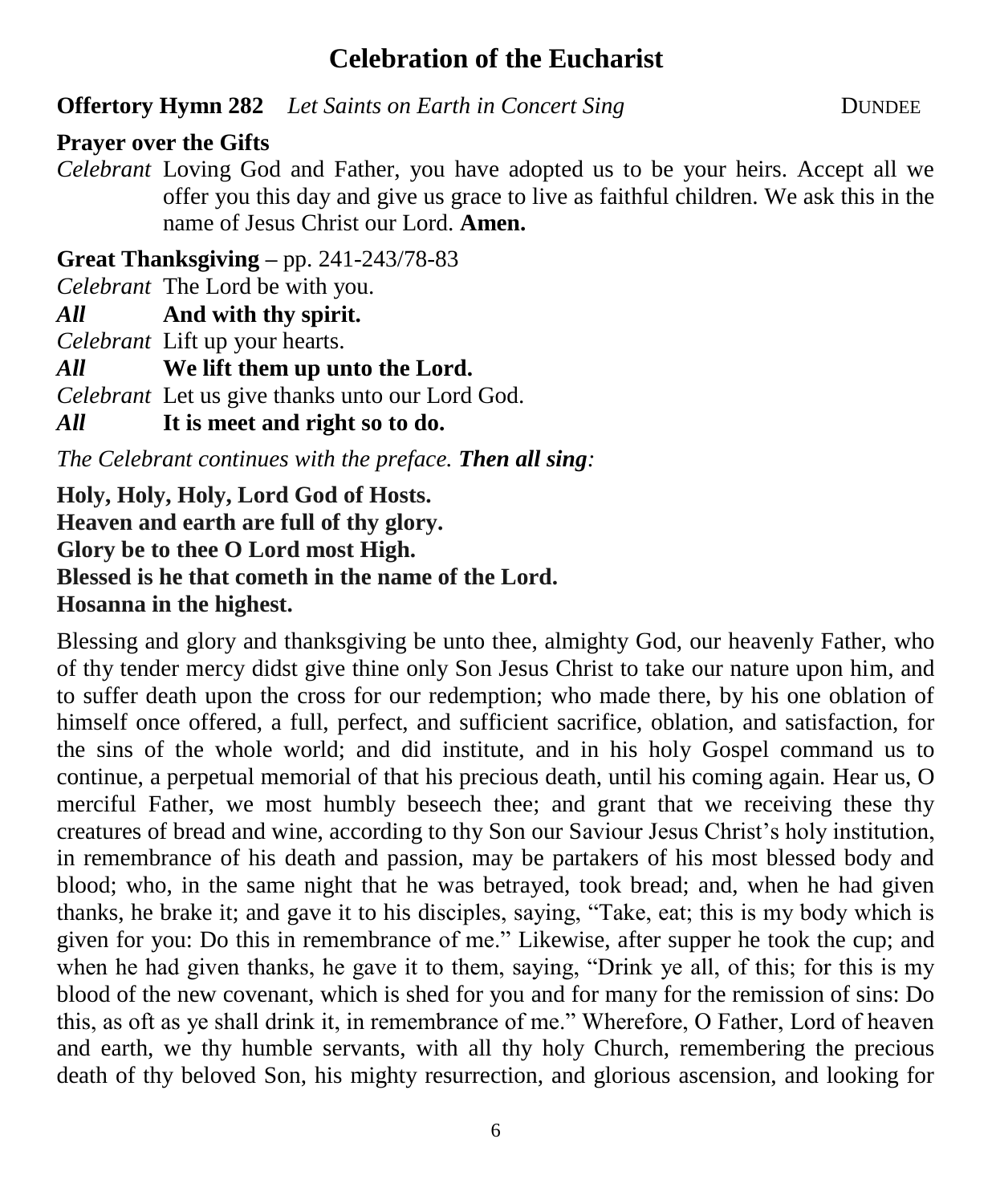his coming again in glory, do make before thee, in this sacrament of the holy bread of eternal life and the cup of everlasting salvation, the memorial which he hath commanded: **We praise thee, we bless thee, we thank thee, and we pray to thee, Lord our God.**  And we entirely desire thy fatherly goodness mercifully to accept this our sacrifice of praise and thanksgiving, most humbly beseeching thee to grant, that by the merits and death of thy Son Jesus Christ, and through faith in his blood, we and all thy whole Church may obtain remission of our sins, and all other benefits of his passion; And we pray that by the power of thy Holy Spirit, all we who are partakers of this holy communion may be fulfilled with thy grace and heavenly benediction; through Jesus Christ our Lord, by whom and with whom, in the unity of the Holy Spirit, all honour and glory be unto thee, O Father Almighty, world without end. **Amen.**

**Lord's Prayer –** *Sung by all* CP 684

## **Breaking of the Bread**

*Celebrant* Christ our Passover is sacrificed for us;

*All* **Therefore, let us keep the feast.**

*Celebrant* We do not presume

*All* **to come to this thy Table, O merciful Lord, Trusting in our own righteousness, But in thy manifold and great mercies. We are not worthy So much as to gather up the crumbs under thy Table. But thou art the same Lord, Whose property is always to have mercy: Grant us therefore, gracious Lord, So to eat the Flesh of thy dear Son Jesus Christ, And to drink his Blood, That our sinful bodies may be made clean by his Body, And our souls washed through his most precious Blood, And that we may evermore dwell in him, And he in us. Amen.**

## **Agnus Dei**

**O Lamb of God, that takest away the sin of the world, have mercy upon us. O Lamb of God, that takest away the sin of the world, have mercy upon us. O Lamb of God, that takest away the sin of the world, grant us thy peace.**

# **Holy Communion**

*All baptized Christians are welcome to receive Communion. Please do not dip the consecrated bread into the wine - Drinking from the chalice is considered safe from the point of view of public health. You are also welcome to receive only the bread, if you prefer. Indicate this by holding your arms crossed over your chest as the chalice passes; this is also a way to receive a blessing rather than communion. Gluten-free communion wafers are available – please let the administering priest know.*